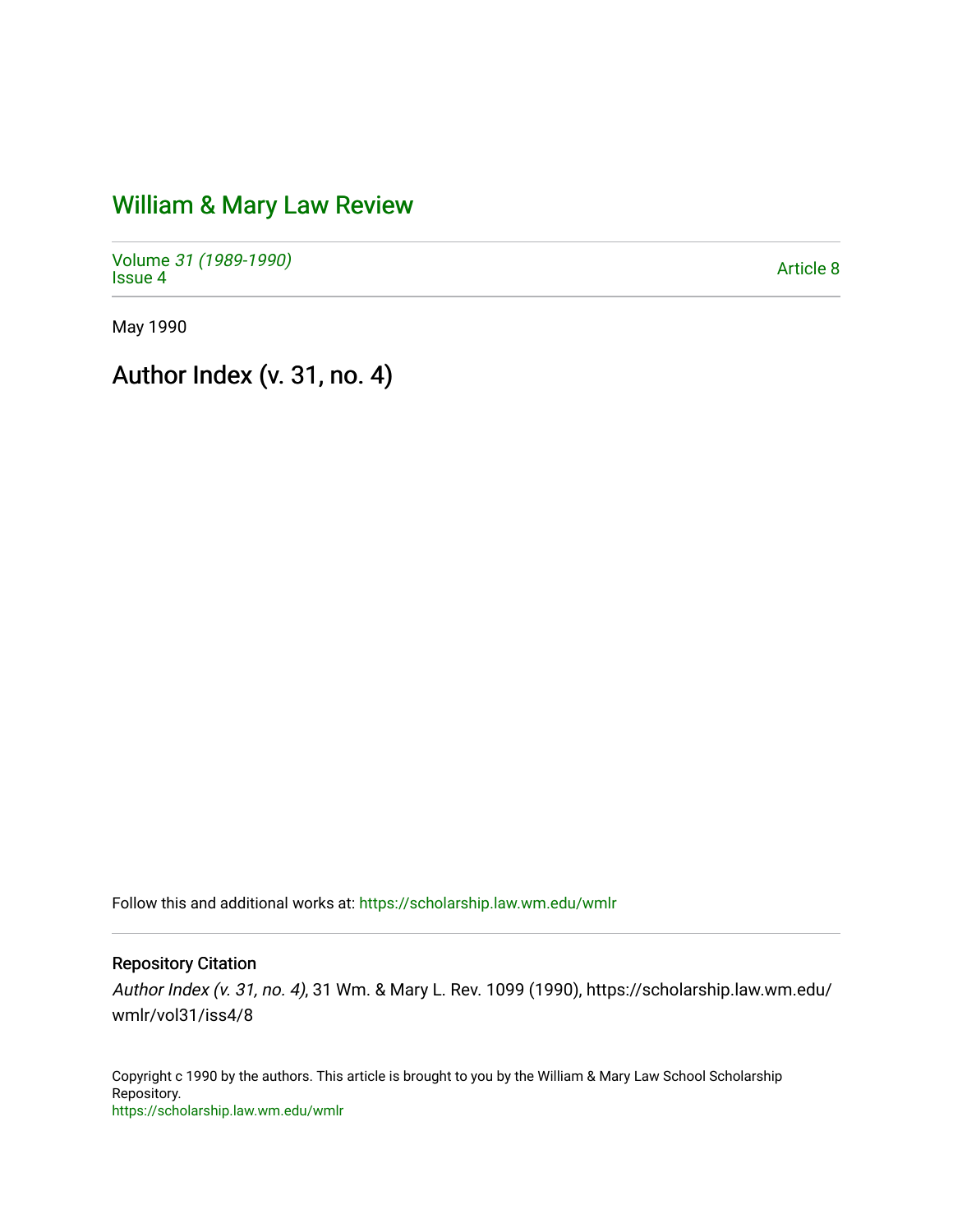# **INDEX - AUTHOR**

# **ALLEN,** Anita L.

Alive and Well: Religious Freedom in the Welfare State ............. 409

## BLAZE, Douglas **A.**

Presumed Frivolous: Application of Stringent Pleading Requirements in Civil Rights Litigation ........ **<sup>935</sup>**

# BURKE, Karen **C.**

Valuation Freezes After the **1988** Act: The Impact of Section 2036(c) on Closely Held Businesses ........ **<sup>67</sup>**

#### BUTLER, Lynda L.

State Environmental Programs: **A** Study in Political Influence and Regulatory Failure ...................... **<sup>823</sup>**

#### CARRINGTON, Paul **D.**

The Revolutionary Idea of University Legal Education .............. **<sup>527</sup>**

## **CRAIN,** W. Mark

Budget Process and Spending Growth ............................... 1021

#### D'AMATO, Anthony

A New Political Truth: Exposure to Sexually Violent Materials Causes Sexual Violence .................. **<sup>575</sup>**

#### DEVINS, Neal

,Budget Reform and the Balance of Powers ...................... **<sup>993</sup>**

#### EPSTEIN, Richard A.

Religious Liberty in the Welfare State ................................ **375**

#### **FEIN,** Bruce

Threat to Religious Liberty by the Welfare State: An Illusion......... 423

#### FLEISCHMANN, Brigitte

- A Cultural Historian's Reading of Charles Reich's Impact on the Contemporary Discourse on "Welfare"
	- **................................ 307**

# GAERTNER, Michael **J.**

The Annenberg Libel Reform Proposal: The Case for Enactment ....... **<sup>25</sup>**

#### GOLDFARB, Phyllis

When Judges Abandon Analogy: The Problem of Delay in Commencing Criminal Prosecutions ......... **<sup>607</sup>**

# **HOBSON,** Charles F.

James Madison, The Bill of Rights, and the Problem of the States **..... 267**

#### HYLTON, **J.** Gordon

James Madison, Virginia Politics, and the Bill of Rights ............. **275**

#### **KOCH,** Charles H., Jr.

Cooperative Surplus: The Efficiency Justification for Active Government **.............................** 431

# MILLER, James **C.,** III

Budget Process and Spending Growth **...............................** 1021

# **RAKOVE, Jack N.**

The Madisonian Theory of Rights. 245